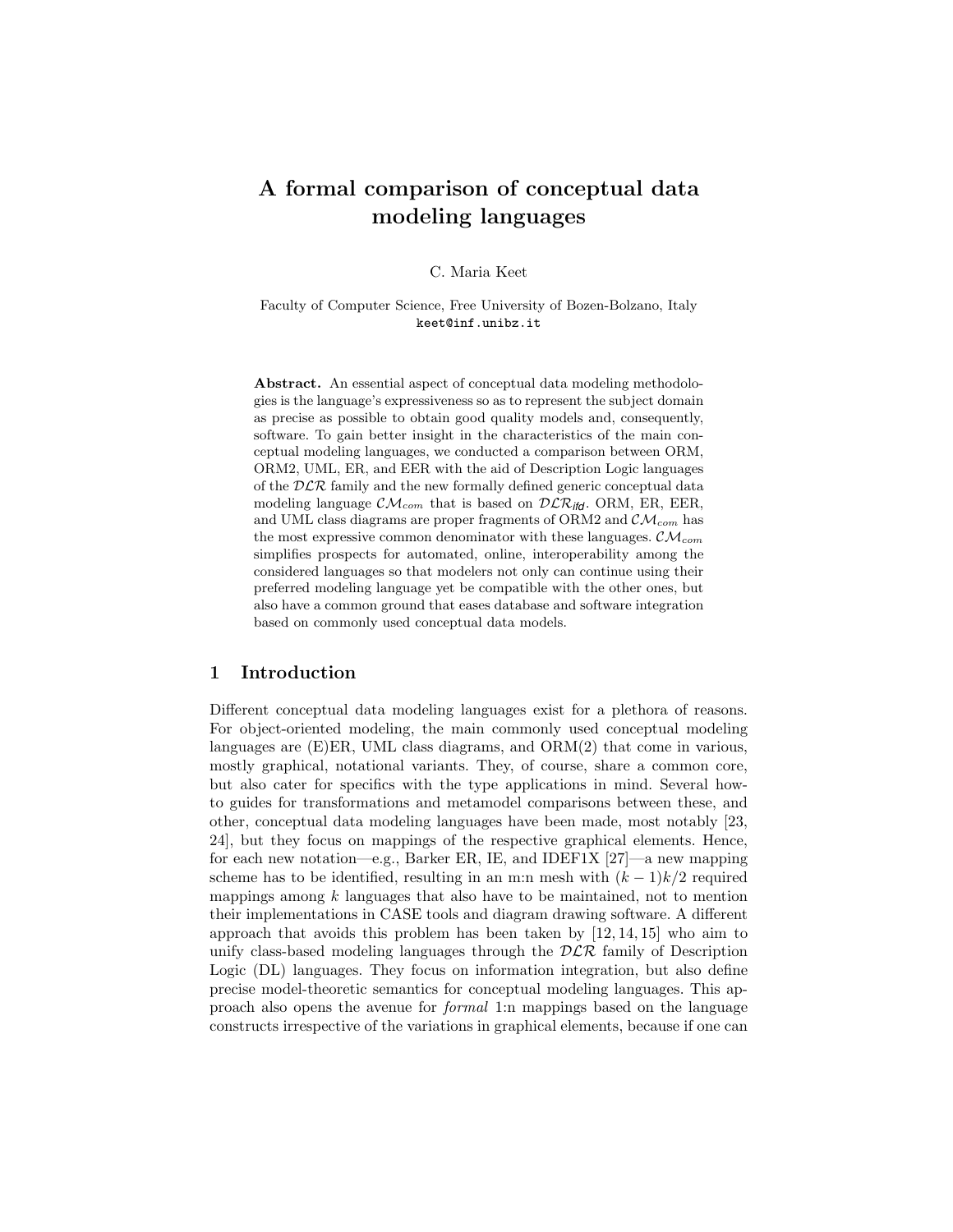settle on a comparatively optimal DL language, then this language could function as the common foundation for all graphical variants and even fixed-syntax natural language versions. However, this has been worked out only for restricted versions of ER and frame-based systems, but not full EER and UML class diagrams or ORM/ORM2. In addition, in the meantime more expressive flavours of  $DLR$  have been investigated so as to maximize expressiveness of the language yet stay within a decidable fragment of first order logic. Advantages of the latter are to enable computational support for both integration of conceptual data models and support automated satisfiability and consistency checking to detect modeling errors and derive implicit information so as to enhance the quality of conceptual models [18, 19, 28]. We extend and refine Calvanese et al's [12, 14, 15] approach by, first, integrating previously obtained results regarding advances on and mappings between conceptual modelling languages and characteristics of the corresponding DL languages and, second, taking into account standardized (UML, IDEF1X) and semi-standardized (Barker ER, IE, ORM, ORM2) conceptual data modeling languages as well as their implementations in modeling tools such as VisioModeler, NORMA, CaseTalk, RationalRose, VP-UML, OmniGraffle, and SmartDraw [2–4, 8–14, 16, 18–23, 25–30, 32, 33]. We identify their greatest common denominator,  $\mathcal{DLR}_{\mathit{lfd}}$ , which will be used to formally define the generic common conceptual data modeling language  $\mathcal{CM}_{com}$  that thus has an equi-satisfiable  $DLR_{\text{ifd}}$  knowledge base. Second, this  $CM_{com}$  is used to compare ER, EER, UML class diagrams, ORM, and ORM2, where it will be shown in an unambiguous way that UML, ER, EER, and ORM are different proper fragments of ORM2. The results we thus obtain with  $\mathcal{CM}_{com}$  simplify computational implementations for interoperability of conceptual data models modeled in different graphical languages; hence, being compatible with established modeling languages and practices yet moving forward toward realization of a logic-based, computer-aided, and conceptual modeling-based information integration framework.

In the remainder of the paper, we first deal with the theoretical background of the main Description Logic languages tailored to formal conceptual modelling (section 2) and introduce the  $\mathcal{CM}_{com}$  syntax and semantics. Subsequently, ER, EER, UML class diagrams, ORM, and ORM2 are defined and compared in section 3. We conclude in section 4.

# 2 Theoretical background

#### 2.1 Description Logics and the  $DLR$  family of languages

Description Logics (DL) languages are decidable fragments of first order logic and are used for logic-based knowledge representation, such as conceptual modelling and ontology development. The basic ingredients of all DL languages are concepts and *roles*, where a DL-role is an *n*-ary predicate  $(n \geq 2)$ . In addition, a DL language has several constructs, thereby giving greater or lesser expressivity and efficiency of automated reasoning over a logical theory. DL knowledge bases are composed of the Terminological Box (TBox), which contains axioms at the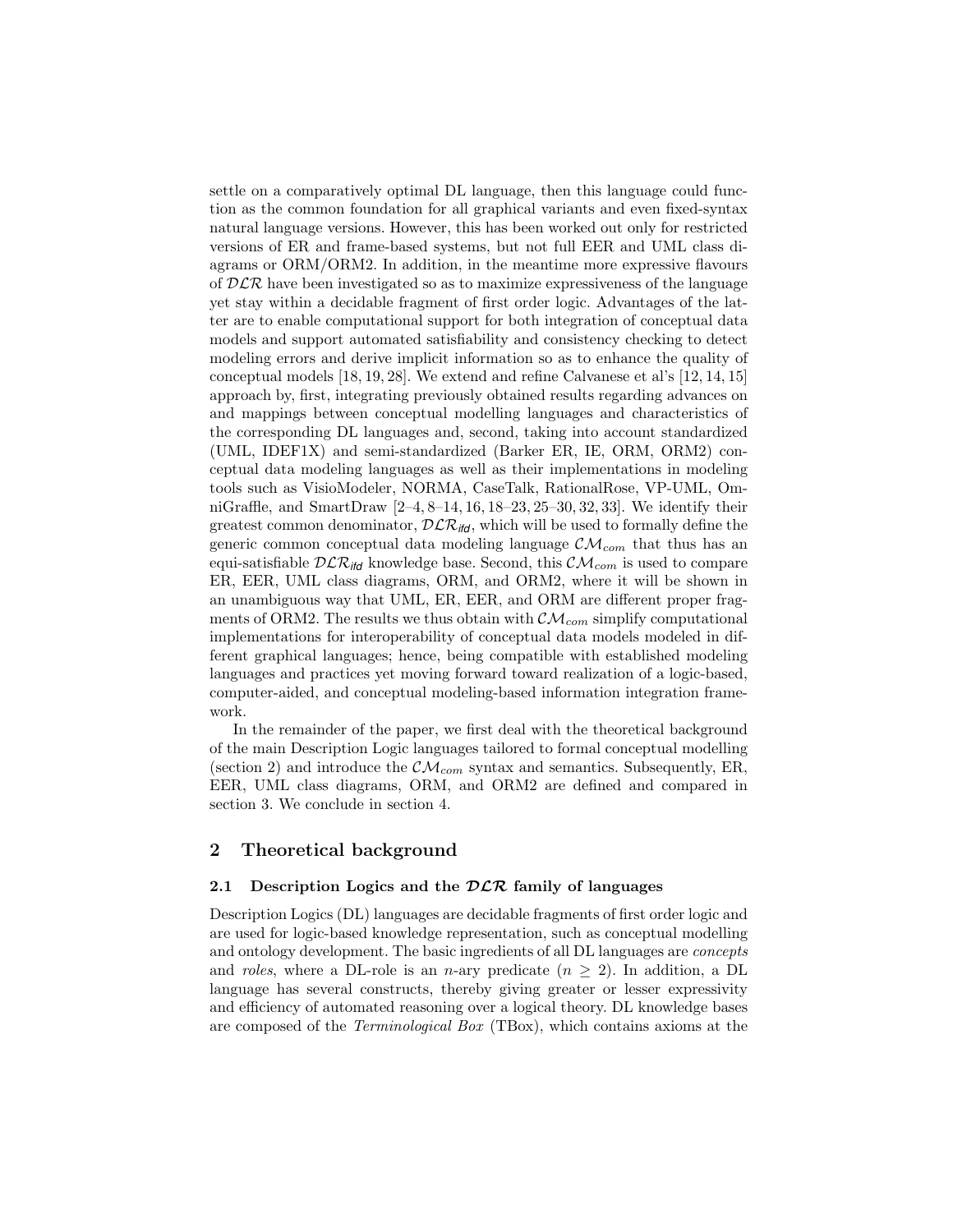Table 1. Semantics of  $DLR$  and  $DLR$ <sub>ifd</sub>.

| $\top_n^{\mathcal{I}} \subseteq (\Delta^{\mathcal{I}})^n$                                                       | $A^{\perp} \subset \Delta^{\perp}$                                                                                                              |
|-----------------------------------------------------------------------------------------------------------------|-------------------------------------------------------------------------------------------------------------------------------------------------|
| $\mathbf{P}^\mathcal{I} \subseteq \top_n^\mathcal{I}$                                                           | $(\neg C)^{\mathcal{I}} = \Delta^{\mathcal{I}} \setminus C^{\mathcal{I}}$                                                                       |
| $(\neg \mathbf{R})^{\mathcal{I}} = \top_n^{\mathcal{I}} \setminus \mathbf{R}^{\mathcal{I}}$                     | $(C_1 \sqcap C_2)^{\mathcal{I}} = C_1^{\mathcal{I}} \cap C_2^{\mathcal{I}}$                                                                     |
| $(\mathbf{R}_1 \sqcap \mathbf{R}_2)^{\mathcal{I}} = \mathbf{R}_1^{\mathcal{I}} \cap \mathbf{R}_2^{\mathcal{I}}$ | $(\$i/n : C)^{\mathcal{I}} = \{(d_1, , d_n) \in \top_n^{\mathcal{I}}   d_i \in C^{\mathcal{I}}\}\$                                              |
| $T_1^{\mathcal{I}} = \Lambda^{\mathcal{I}}$                                                                     | $(\exists [\$i] \mathbf{R})^{\mathcal{I}} = \{d \in \Delta^{\mathcal{I}}   \exists (d_1, , d_n) \in \mathbf{R}^{\mathcal{I}}. d_i = d\}$        |
|                                                                                                                 | $(\leq k[\$i] \mathbf{R})^{\mathcal{I}} = \{d \in \Delta^{\mathcal{I}}    \{(d_1, , d_n) \in \mathbf{R}_1^{\mathcal{I}}   d_i = d  \} \leq k\}$ |

concept-level, and the Assertional Box (ABox) that contains assertions about instances. A TBox corresponds to a formal conceptual data model or can be used to represent a type-level ontology; refer to [6] for more information about DLs and their usages.

For formal conceptual data modelling, we introduce  $D\mathcal{LR}$  first [9]. This DL language was specifically developed to provide a formal characterization of conceptual modelling languages to (i) enable automated reasoning over the conceptual data models to improve their quality and that of the resulting software application, and (ii) to use it as unifying paradigm for database integration through integrating their respective conceptual models [12, 14]. Take atomic relations (P) and atomic concepts A as the basic elements of  $DLR$ , which allows us to construct arbitrary relations (arity  $\geq$  2) and arbitrary concepts according to the following syntax:

 $\mathbf{R} \longrightarrow \mathsf{T}_n |\mathbf{P}| (\$i/n : C) |\neg \mathbf{R} | \mathbf{R}_1 \sqcap \mathbf{R}_2$ 

 $C\longrightarrow \top_1\mid A\mid\neg C\mid C_1\sqcap C_2\mid\exists[\$\boldsymbol{i}]\mathbf{R}\mid\ \leq k[\$\boldsymbol{i}]\mathbf{R}$ 

i denotes a component of a relation (the equivalent of an ORM-role); if components are not named, then integer numbers between 1 and  $n_{max}$  are used, where  $n$  is the arity of the relation.  $k$  is a nonnegative integer for cardinality constraints. Only relations of the same arity can be combined to form expressions of type  $\mathbf{R}_1 \cap \mathbf{R}_2$ , and  $i \leq n$ , *i.e.*, the concepts and relations must be well-typed. The model-theoretic semantics of  $DLR$  is specified through the usual notion of interpretation, where  $\mathcal{I} = (\Delta^{\mathcal{I}}, \cdot^{\mathcal{I}})$ , and the interpretation function  $\cdot^{\mathcal{I}}$  assigns to each concept C a subset  $C^{\mathcal{I}}$  of  $\Delta^{\mathcal{I}}$  and to each n-ary **R** a subset  $\mathbb{R}^{\mathcal{I}}$  of  $(\Delta^{\mathcal{I}})^n$ , such that the conditions are satisfied following Table 1. A knowledge base is a finite set KB of DLR (or DLR<sub>ifd</sub>) axioms of the form  $C_1 \subseteq C_2$  and  $R_1 \subseteq R_2$ . An interpretation I satisfies  $C_1 \sqsubseteq C_2$   $(R_1 \sqsubseteq R_2)$  if and only if the interpretation of  $C_1$  ( $R_1$ ) is included in the interpretation of  $C_2$  ( $R_2$ ), i.e.  $C_1^{\mathcal{I}(t)} \subseteq C_2^{\mathcal{I}(t)}$  $(R_1^{\mathcal{I}(t)} \subseteq R_2^{\mathcal{I}(t)})$ .  $\top_1$  denotes the interpretation domain,  $\top_n$  for  $n \geq 1$  denotes a subset of the n-cartesian product of the domain, which covers all introduced  $n$ -ary relations; hence "¬" on relations means difference rather than the complement. The  $(\frac{6i}{n} : C)$  denotes all tuples in  $\top_n$  that have an instance of C as their *i*-th component. The following abbreviations can be used:  $C_1 \sqcup C_2$  for  $\neg(\neg C_1 \sqcap \neg C_2), C_1 \Rightarrow C_2$  for  $\neg C_1 \sqcup C_2, (\geq k[i]R)$  for  $\neg(\leq k-1[i]R), \exists [i]R$  for  $(\geq 1[i]R)$ ,  $\forall [i]R$  for  $\neg \exists [i] \neg R$ ,  $R_1 \sqcup R_2$  for  $\neg (\neg R_1 \sqcap \neg R_2)$ , and  $(i : C)$  for  $(i/n : C)$ when  $n$  is clear from the context.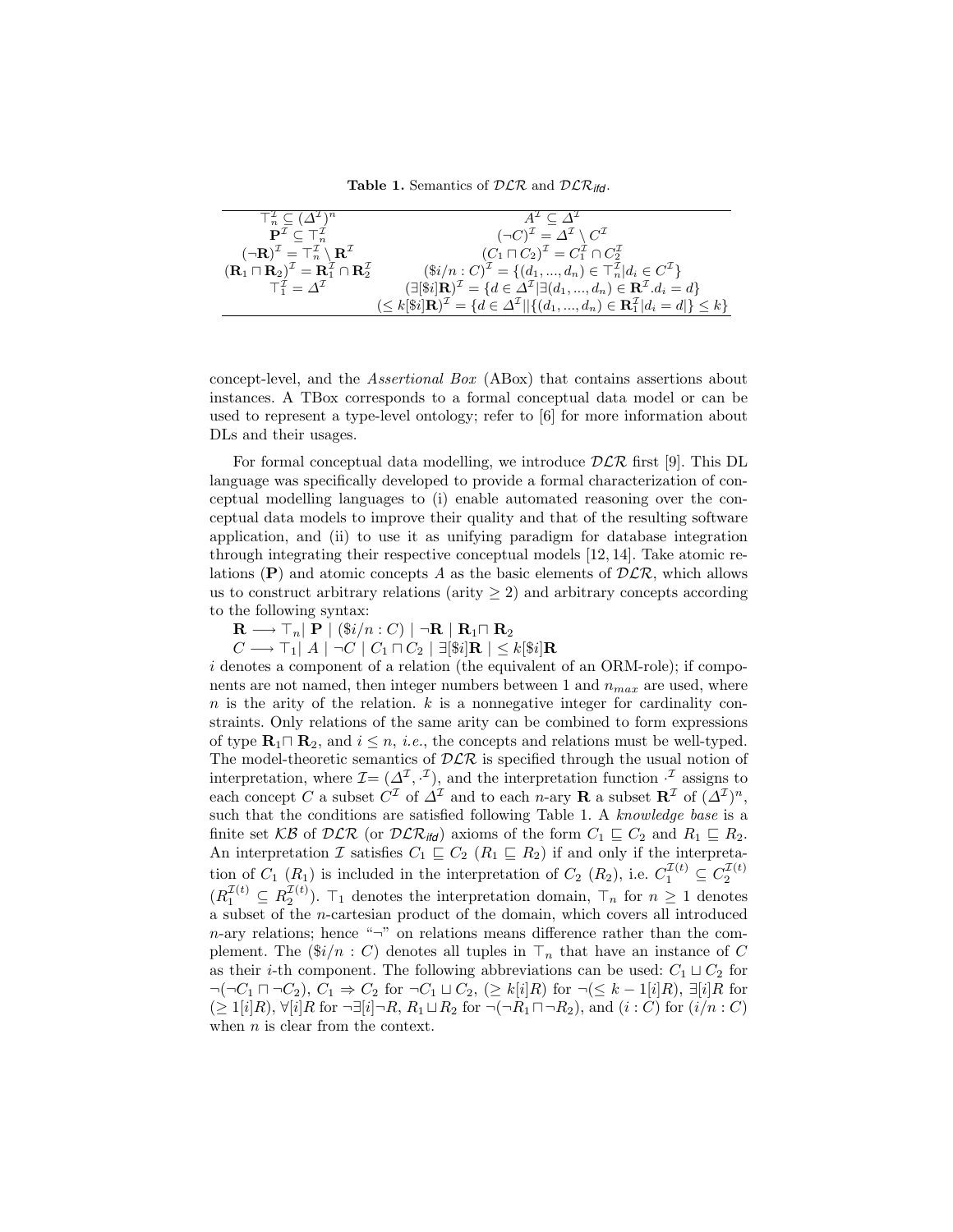There are four extensions to  $D\mathcal{LR}$ . The most interesting in the current scope is  $\mathcal{DLR}_{\text{ifd}}$  [10], because it captures most, or even all, of the expressivity of common conceptual modelling languages.  $DLR_{ifd}$  has two additional constructs compared to  $D\mathcal{LR}$ . First,  $D\mathcal{LR}_{\text{ifd}}$  supports identification assertions on a concept C, which has the form (id  $C[i_1]R_1, ..., [i_h]R_h$ ), where each  $R_i$  is a relation and each  $i_j$  denotes one component of  $R_j$ . This gives greater flexibility how to identify DL-concepts, most notably external uniqueness in ORM, ER's weak entity types, and objectification. Second,  $D\mathcal{LR}_{\mathsf{ifd}}$  supports non-unary functional dependency assertions on a relation R, which has the form (fd R  $i_1, ..., i_h \rightarrow j$ ), where  $h \geq 2$ , and  $i_1, ..., i_h, j$  denote components of R (unary **fds** lead to undecidability [10]), which are useful primarily for UML class diagram's methods and ORM's derived-and-stored fact types. Observe that there is no change in semantic rules because the algorithm for the extensions is checked against a (generalized) ABox [10]. Two extensions in another direction give greater expressiveness for representing knowledge with DL-roles. First,  $\mathcal{DLR}_{\mu}$  contains the fixpoint construct for recursive structures over single-inheritance trees of a role [11] and thereby can represent acyclicity, transitivity, asymmetry, and (ir)reflexivity of DL-roles (ORM ring constraints). Second, DLR*reg* adds support for regular expressions over roles, which includes the role composition operator "◦" and reflexive transitive closure [13]. Another direction was taken by [3, 4], who developed a temporal extension to  $DLR$  (named  $DLR_{US}$ ), which has additional Until and Since operators for temporal conceptual modelling with the temporal EER  $\mathcal{ER} \mathcal{K}_{VT}$  for the corresponding temporal databases.

#### 2.2 The generic common conceptual data model  $\mathcal{CM}_{com}$

With the  $D\mathcal{LR}_{\mathit{ifd}}$  syntax and semantics from the previous section, we are now able to define the  $\mathcal{CM}_{com}$  conceptual date modeling language. The formalisation adopted here is based on previous presentations  $[2, 10, 15]$  extended with EXTK and FD for  $D\mathcal{LR}_{\mathit{itd}}$ 's **id** and **fd**, respectively, and making objectification OBJ, subroles  $ISA_U$ , role exclusion REX, and disjunctive mandatory roles RDM explicit; that is, given a particular conceptual data model in the generic conceptual data modeling language  $\mathcal{CM}_{com}$ , then there is an equi-satisfiable  $\mathcal{DLR}_{\mathit{ild}}$  knowledge base. The "new" ISA<sub>U</sub>, REX, and RDM can be represented in  $\mathcal{DLR}_{\textit{iff}}$  as  $[r_i]R_i \sqsubseteq$  $[r_i]R_j$ ,  $[r_i]R_i \sqsubseteq \neg[r_i]R_j$ , and  $C_i \sqsubseteq \sqcup_{i=1}^n \exists [r_j]R_i$  among n relations each for the jth role with  $j \leq n$ , respectively. To date, these constraints have not been used other than for the ORM2 to  $\mathcal{DLR}_{td}$  mapping [29, 30] because ORM and ORM2 do have these fine-grained notion, unlike UML and ER. Given that they are not harmful at all to UML and (E)ER, they are added to  $\mathcal{CM}_{com}$ . We first introduce the syntax, illustrate it with an example, and then proceed to the semantics.

Definition 1. (Conceptual Data Model  $\mathcal{CM}_{com}$  syntax)  $ACM_{com}$  conceptual data model is a tuple

 $\Sigma = (\mathcal{L}, \text{REL}, \text{ATT}, \text{CARD}, \text{ISA}_C, \text{ISA}_R, \text{ISA}_U, \text{DISJ}, \text{Cover}, \text{KEY}, \text{EXTK}, \text{FD}, \text{OBJ})$ rex, rdm)

such that: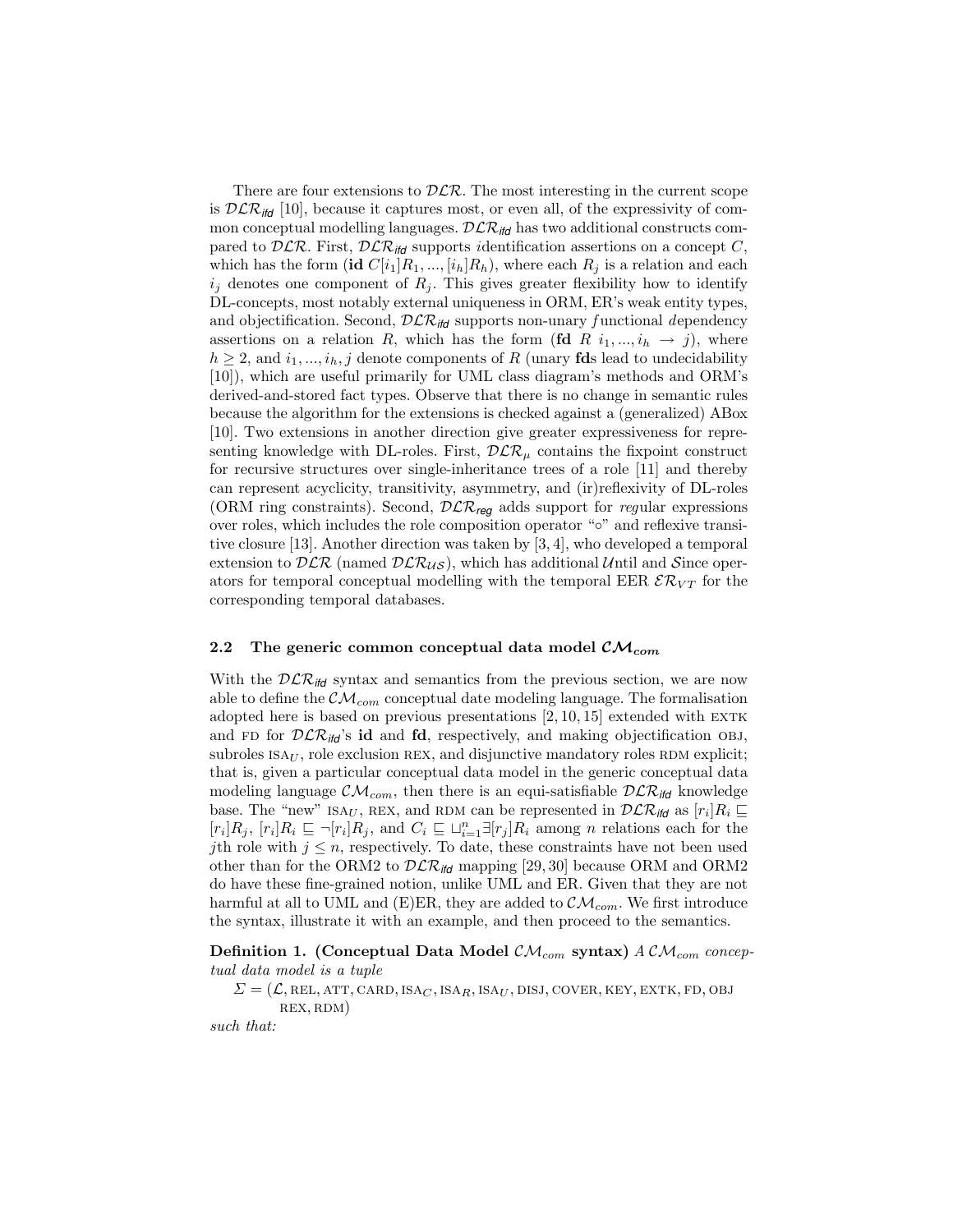- 1. L is a finite alphabet partitioned into the sets: C (class symbols), A (attribute symbols),  $\mathcal R$  (relationship symbols),  $\mathcal U$  (role symbols), and  $\mathcal D$  (domain symbols); the tuple  $(C, \mathcal{A}, \mathcal{R}, \mathcal{U}, \mathcal{D})$  is the signature of the conceptual data model Σ.
- 2. ATT is a function that maps a class symbol in  $C$  to an A-labeled tuple over  $\mathcal{D}$ ,  $ATT(C) = \langle A_1 : D_1, \ldots, A_h : D_h \rangle$ .
- 3. REL is a function that maps a relationship symbol in  $R$  to an  $U$ -labeled tuple over C, REL $(R) = \langle U_1 : C_1, \ldots, U_k : C_k \rangle$ , and k is the arity of R.
- 4. CARD is a function CARD :  $\mathcal{C} \times \mathcal{R} \times \mathcal{U} \mapsto \mathbb{N} \times (\mathbb{N} \cup {\infty})$  denoting cardinality constraints. We denote with  $\text{C}(\mathcal{R},K,U)$  and  $\text{C}(\mathcal{R},K,U)$  the first and second component of CARD.
- 5. ISA<sub>C</sub> is a binary relationship ISA<sub>C</sub>  $\subseteq \mathcal{C} \times \mathcal{C}$ .
- 6. ISAR is a binary relationship  $ISA_R \subseteq \mathcal{R} \times \mathcal{R}$ . ISAR between relationships is restricted to relationships with the same arity.
- 7. ISAU is a binary relationship  $ISA_U \subseteq U \times U$ . ISAU between roles of relationships is restricted to relationships with the same arity.
- 8. DISJ, COVER are binary relations over  $2^c \times c$ , describing disjointness and covering partitions, respectively, over a group of isa that share the same superclass.
- 9. KEY is a function, KEY :  $C \mapsto A_i$ , that maps a class symbol in C to its key attribute(s) where  $1 < i \leq n$  and n denotes the arity of the relation or total amount of attributes of C.
- 10. EXTK is an identification assertion (external uniqueness / weak entity type) EXTK :  $\mathcal{C} \mapsto \mathcal{R}_i \times \mathcal{U}_i$  where  $1 < i \leq n$  and each  $R_i$  denotes a relation and each  $U_j$  denotes the component of  $R_i$ , with  $1 \leq j \leq m$  where m denotes the arity of relation  $R_i$  (intuitively, such an assertion states that no two instances of C agree on the participation to  $R_1, \ldots, R_i$ ).
- 11. FD is a functional dependency assertion on a relation, FD :  $\mathcal{R} \mapsto \mathcal{U}_i \times j$  where  $i \geq 2$  and  $U_1, ..., U_i, j$  denote components of R.
- 12. Objectification function that maps an n-ary relation symbol  $R \in \mathcal{R}$ to n binary relations  $r_1, \ldots r_n$  over  $\mathcal{C}(R' \in \mathcal{C})$ ,  $\mathrm{OBJ}(R) = \langle [U_1]r_1, \mathrm{CMAX}(R',$  $r_1, U_1$  = 1,  $\text{CMAX}(C_1, r_1, U_2)$  = 1, ...,  $[U_1]r_n, \text{CMAX}(R', r_n, U_1)$  = 1, CMAX $(C_n, r_n, U_2) = 1$  and EXTK $(R') = \langle U_1[r_1], \ldots, [U_n]r_n \rangle$ .
- 13. REX, RDM are binary relations over  $2^{\mathcal{U}} \times \mathcal{U}$ , describing disjointness partitions over a group of roles U of relations in R of the same arity to which C participates.

Observe that attribute symbols A refer in ORM parlance to value types (dashed ovals) and can participate in a relation rel (depending on the formalization, for ORM and ORM2, one thus has  $\mathcal{C} \cup \mathcal{A}$ , and FDs are useful for UML methods in UML and derived (-and-stored) fact types in ORM and ORM2, but they could be used for suboptimal modeling of relations that ought to be normalised first [1, 23]. Such variations will be specified in detail in the next section where we compare them in detail. The example below gives a flavour of how the syntax as given in Definition 1 can map to icons in a graphical  $\mathcal{CM}_{com}$  conceptual model that uses UML class diagram, EER, and ORM2 notation. In principle, one can map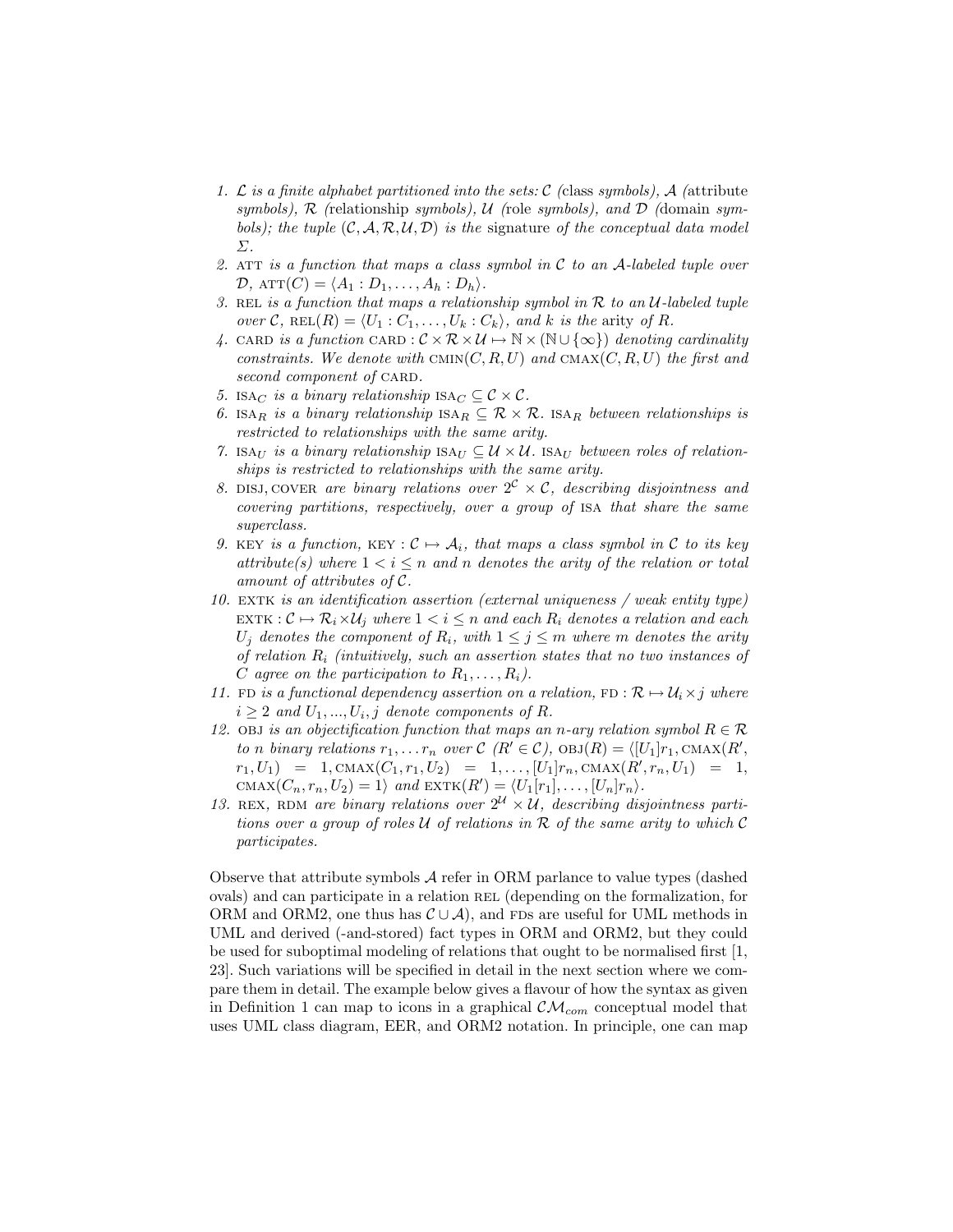the  $\mathcal{CM}_{com}$  syntax to any set of icons or fixed-syntax pseudo-natural language as long as the relation between the  $\mathcal{CM}_{com}$  syntax and icons (or pseudo-NL) has been specified. Put differently, with  $\mathcal{CM}_{com}$  the mappings between the conceptual modeling languages can be 1:n instead of developing and maintaining m:n mappings.

**Example: graphical syntax for**  $CM_{com}$ **.** Mappings from  $CM_{com}$  syntax to commonly used UML, EER, and ORM/ORM2 are shown in Fig. 1, where we have, among others, the ISA visualized with a directed arrow (e.g. Author ISA) Person), cardinality constrains, such as  $CARD(Author, Writes, auth) = (1, n)$ with a "1..\*" in UML, craw's feet and line in EER and blob and line in ORM2 (the reading label and name of the binary predicate are assumed to be equivalent here), and DISJ and COVER with the constraint "disjoint, complete" in UML, in EER with double directed arrows and encircled d, and in ORM2 with an encircled blob with an X (e.g., Author, Editor are disjoint and cover Person). Last, a  $KEY(Person) = id$  is shown in ORM2 as (id), in a separate oval with underlined id in EER and as attribute with domain shown in UML as id: string. These constraints have their equivalent representation in  $D\mathcal{LR}_{\mathsf{iff}}$  as follows: Author  $\subseteq$  Person (subsumption), Author  $\subseteq \exists$ [auth]writes (at least one), Author  $\sqsubseteq$   $\neg$ Editor (disjoint), Person  $\sqsubseteq$  Author  $\sqcup$  Editor (covering), and Person  $\sqsubseteq \exists^{=1}[{\tt From}]$ id,  $\top \sqsubseteq \exists^{\leq 1}[{\tt To}](\texttt{id} \sqcap [{\tt From}] : {\tt Person})$   $(\text{key}).~ \diamondsuit$ 



Fig. 1. Examples of graphical syntax for  $\mathcal{CM}_{com}$  with ORM2 drawn in NORMA (A), UML class diagram drawn in VP-UML (B), and EER drawn with SmartDraw (C).

The model-theoretic semantics associated with this generic  $\mathcal{CM}_{com}$  modeling language is defined as follows.

**Definition 2.** ( $\mathcal{CM}_{com}$  **Semantics**) Let  $\Sigma$  be a  $\mathcal{CM}_{com}$  conceptual data model. An interpretation for the conceptual model  $\Sigma$  is a tuple  $\mathcal{B} = (\Delta^{\mathcal{B}} \cup \Delta^{\mathcal{B}}_{D}, \cdot^{\mathcal{B}})$ , such that: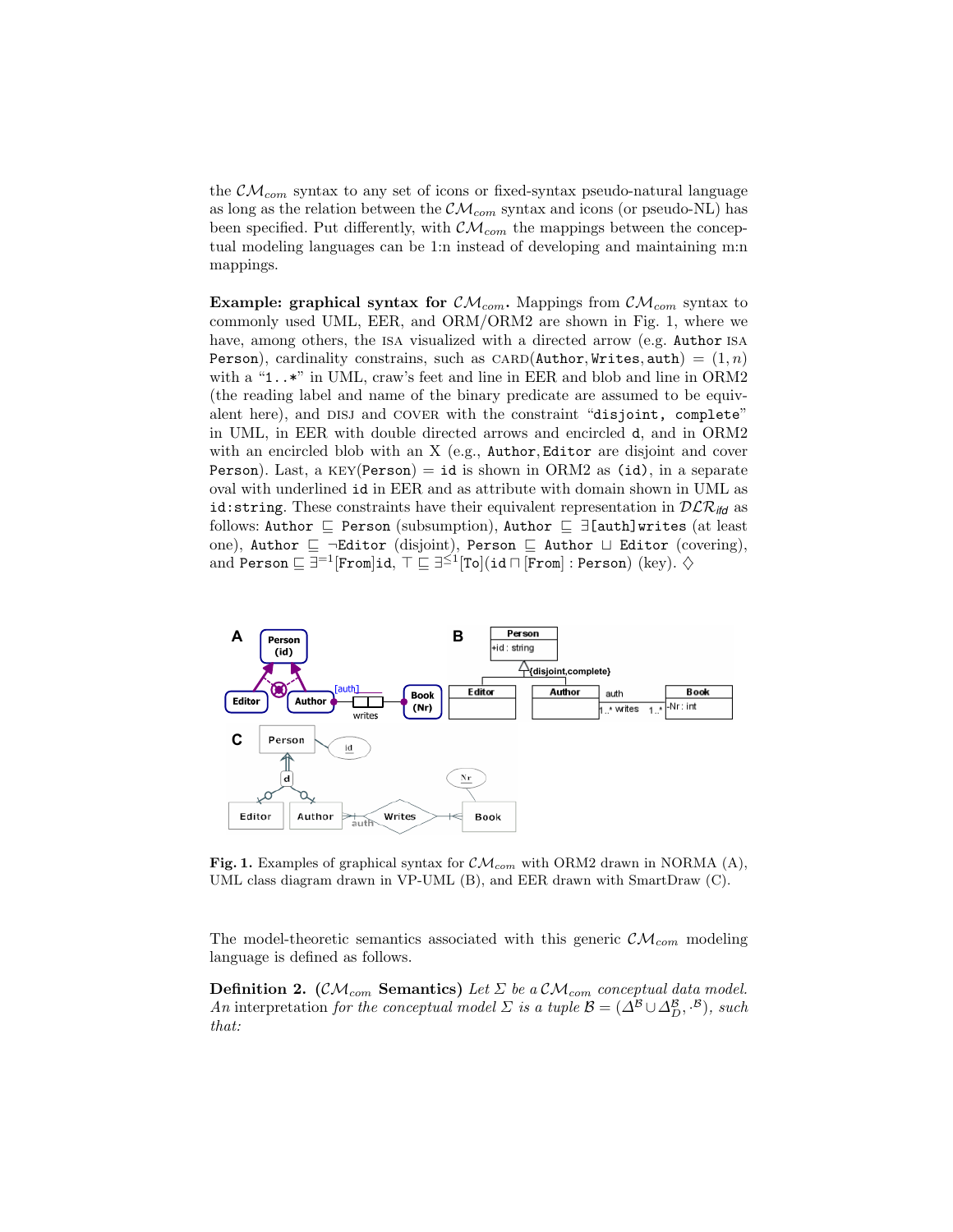- $\varDelta^{\mathcal{B}}$  is a nonempty set of abstract objects disjoint from  $\varDelta^{\mathcal{B}}_D$ ;
- $-\Delta_D^{\mathcal{B}}=\bigcup_{D_i\in\mathcal{D}}\Delta_{D_i}^{\mathcal{B}}$  is the set of basic domain values used in  $\Sigma$ ; and  $\cdot$ <sup>B</sup> is a function that maps:
	- Every basic domain symbol  $D \in \mathcal{D}$  into a set  $D^{\mathcal{B}} = \Delta_{D_i}^{\mathcal{B}}$ .
	- Every class  $C \in \mathcal{C}$  to a set  $C^{\mathcal{B}} \subseteq \Delta^{\mathcal{B}}$ —thus objects are instances of classes.
	- Every relationship  $R \in \mathcal{R}$  to a set  $R^{\beta}$  of U-labeled tuples over  $\Delta^{\beta}$  *i.e.* let R be an n-ary relationship connecting the classes  $C_1, \ldots, C_n$ ,  $REL(R) = \langle U_1 : C_1, \ldots, U_n : C_n \rangle$ , then,  $r \in R^{\mathcal{B}} \rightarrow (r = \langle U_1 : o_1, \ldots, U_n : C_n \rangle)$  $o_n$ \ $\land \forall i \in \{1, ..., n\}$ . $o_i \in C_i^{\mathcal{B}}$ ). We adopt the convention:  $\langle U_1 : o_1, ..., U_n :$  $\langle o_n \rangle \equiv \langle o_1, \ldots, o_n \rangle$ , when U-labels are clear from the context.
	- Every attribute  $A \in \mathcal{A}$  to a set  $A^{\mathcal{B}} \subseteq \Delta^{\mathcal{B}} \times \Delta^{\mathcal{B}}_{D}$ , such that, for each  $C \in \mathcal{C}$ , if  $ATT(C) = \langle A_1 : D_1, \ldots, A_h : D_h \rangle$ , then,  $o \in C^{\mathcal{B}} \to (\forall i \in$  $\{1, \ldots, h\}, \exists a_i \ldotp \langle o, a_i \rangle \in A_i^{\mathcal{B}} \land \forall a_i \ldotp \langle o, a_i \rangle \in A_i^{\mathcal{B}} \rightarrow a_i \in \Delta_{D_i}^{\mathcal{B}}\}.$

 $\beta$  is said a legal database state or legal application software state if it satisfies all of the constraints expressed in the conceptual data model:

- For each  $C_1, C_2 \in \mathcal{C}$ : if  $C_1$  ISA<sub>C</sub>  $C_2$ , then  $C_1^{\mathcal{B}} \subseteq C_2^{\mathcal{B}}$ .
- For each  $R_1, R_2 \in \mathcal{R}$ : if  $R_1$  ISA<sub>R</sub>  $R_2$ , then  $R_1^{\mathcal{B}} \subseteq R_2^{\mathcal{B}}$ .
- For each  $U_1, U_2 \in \mathcal{U}, R_1, R_2 \in \mathcal{R}, \text{ REL}(R_1) = \langle U_1 : o_1, \ldots, U_n : o_n \rangle,$  $REL(R_2) = \langle U_2 : o_2, \ldots, U_m : o_m \rangle, n = m, R_1 \neq R_2: if U_1$  ISAU  $U_2$ , then  $U_1^{\mathcal{B}} \subseteq U_2^{\mathcal{B}}.$
- For each R ∈ R with REL(R) =  $\langle U_1 : C_1, \ldots, U_k : C_k \rangle$ : all instances of R are of the form  $\langle U_1 : o_1, \ldots, U_k : o_k \rangle$  where  $o_i \in C_i^{\mathcal{B}}$  and  $1 \leq i \leq k$ .
- For each cardinality constraint  $C, R, U$ , then:  $o \in C^{\mathcal{B}} \to \text{CMIN}(C, R, U) \leq \# \{r \in R^{\mathcal{B}} \mid r[U] = o\} \leq \text{CMAX}(C, R, U).$
- For all  $C, C_1, \ldots, C_n \in \mathcal{C}:$  if  $\{C_1, \ldots, C_n\}$  DISJ C, then,  $\forall i \in \{1, \ldots, n\} \cdot C_i$  ISA  $C \wedge \forall j \in \{1, \ldots, n\}, \ j \neq i \cdot C_i^{\mathcal{B}} \cap C_j^{\mathcal{B}} = \emptyset$ .
- For all  $C, C_1, \ldots, C_n \in \mathcal{C}:$  if  $\{C_1, \ldots, C_n\}$  cover  $C$ , then,
- $\forall i \in \{1, \ldots, n\} \ldotp C_i$  ISA  $C \wedge C^{\mathcal{B}} = \bigcup_{i=1}^n C_i^{\mathcal{B}}$ .
- For each  $C \in \mathcal{C}, A \in \mathcal{A}$  such that  $KEY(C) = A$ , then A is an attribute and  $\forall a \in \Delta_D^{\mathcal{B}}. \#\{o \in C^{\mathcal{B}} \mid \langle o, a \rangle \in A^{\mathcal{B}}\} \leq 1.$
- $-$  For each  $C \in \mathcal{C}, R_h \in \mathcal{R}, h \geq 1$ ,  $\text{REL}(R_h) = \langle U : C, U_1 : C_1, \ldots, U_k : C_k \rangle$ ,  $k \geq 1$ ,  $k+1$  the arity of  $R_h$ , such that  $\text{EXT}(C) = [U_1]R_1, \ldots, [U_h]R_h$ , then for all  $o_a, o_b \in C^{\mathcal{B}}$  and for all  $t_1, s_1 \in R_1^{\mathcal{B}}, ..., t_h, s_h \in R_h^{\mathcal{B}}$  we have that:

$$
o_a = t_1[U_1] = \dots = t_h[U_h]
$$
  
\n
$$
o_b = s_1[U_1] = \dots = s_h[U_h]
$$
  
\n
$$
t_j[U] = s_j[U], \text{ for } j \in \{1, ..., h\}, \text{ and for } U \neq j
$$
  
\n
$$
implies o_a = o_b
$$

where  $o_a$  is an instance of C that is the  $U_j$ -th component of a tuple  $t_j$  of  $R_j$ , for  $j \in \{1, ..., h\}$ , and  $o_b$  is an instance of C that is the  $U_j$ -th component of a tuple  $s_j$  of  $R_j$ , for  $j \in \{1, ..., h\}$ , and for each j,  $t_j$  agrees with  $s_j$  in all components different from  $U_j$ , then  $o_a$  and  $o_b$  are the same object.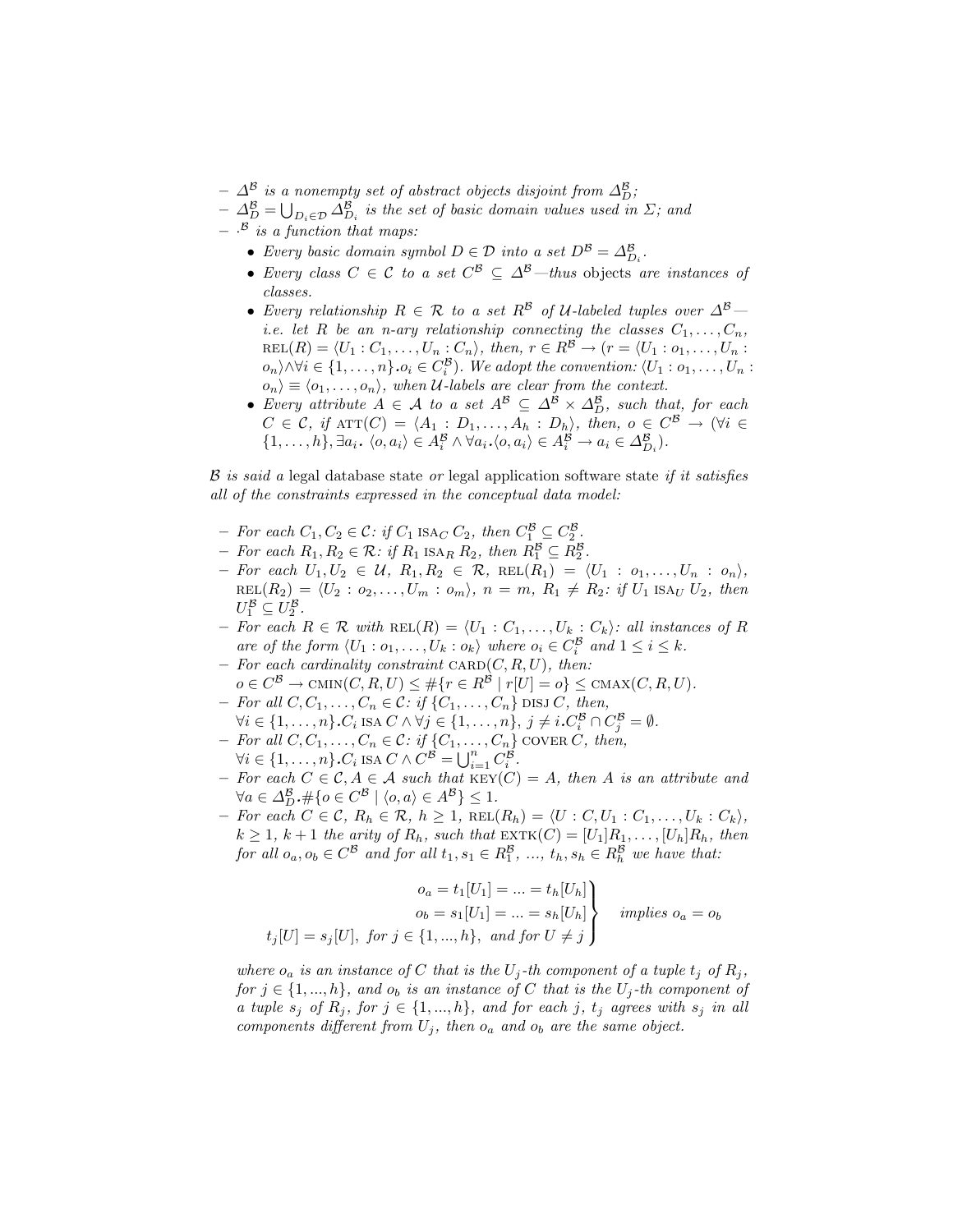- $-$  For each R ∈ R,  $U_i, j \in \mathcal{U}$ , for  $i \geq 2$ ,  $i \neq j$ , REL $(R) = \langle U_1 : C_1, \ldots, U_i :$  $C_i, j : C_j$ ,  $FD(R) = \langle U_1, \ldots, U_i \to j \rangle$ , then for all  $t, s \in R^{\mathcal{B}}$ , we have that  $t[U_1] = s[U_1], ..., t[U_i] = s[U_i]$  implies  $t_j = s_j$ .
- $-$  For each  $R, r_1, \ldots, r_n \in \mathcal{R}, R', C_1, \ldots, C_n \in \mathcal{C}, U_1, \ldots, U_n, u_s, u_t \in \mathcal{U}, R$ has arity n, REL, CMAX, and EXTK interpreted as above, such that  $OBJ(R) =$  $\langle [u_s]r_1, \text{CMAX}(R', r_1, u_s) = 1, \text{CMAX}(C_1, r_1, u_t) = 1, \dots, [u_s]r_n, \text{CMAX}(R', r_n,$  $u_s$ ) = 1, CMAX $(C_n, r_n, u_t) = 1$ , then  $\forall i \in \{2, ..., n\}.\{U_i, u_s, u_t \in U^B \land r_i \in R^B \land o_i, r' \in C^B \land \langle U_1 : o_1, U_2 : v \}$

 $o_2, \ldots, U_n : o_n \rangle \in R^{\mathcal{B}} \mid r_i[u_s] = r' \wedge r_i[u_t] = o_i \}.$ 

- $−$  For each  $U_i \in \mathcal{U}, i \geq 2, R_i \in \mathcal{R},$  each  $R_i$  has the same arity m (with  $m \geq 2$ ),  $C_j \in \mathcal{C}$  with  $2 \leq j \leq i(m-1)+1$ , and  $\text{REL}(R_i) = \langle U_i : C_i, \dots U_m : C_m \rangle$ (and, thus,  $R_i \in R_i^{\mathcal{B}}$  and  $o_j \in C_j^{\mathcal{B}}$ ), if  $\{U_1, U_2, \ldots, U_{i-1}\}$  REX  $U_i$ , then  $\forall i \in \{1, \ldots, i\} \cdot o_j \in C_j^{\mathcal{B}} \to \text{CMIN}(o_j, r_i, u_i) \leq 1 \land u_i \neq u_1 \land \ldots \land u_i \neq u_{i-1}$ where  $u_i \in U_i^{\mathcal{B}}, r_i \in R_i^{\mathcal{B}}$ .
- *–* For each  $U_i$  ∈  $U$ ,  $i \geq 2$ ,  $R_i$  ∈  $R$ , each  $R_i$  has the same arity m (with  $m \geq 2$ ),  $C_j \in \mathcal{C}$  with  $2 \leq j \leq i(m-1)+1$ , and  $\text{REL}(R_i) = \langle U_i : C_i, \dots U_m : C_m \rangle$ , if  $\{U_1, U_2, \ldots U_{i-1}\}$  RDM  $U_i$ , then  $\forall i \in \{1, \ldots, n\} \cdot o_j \in C_j^{\mathcal{B}} \to \text{CMIN}(o_j, r_i, u_i) \geq 1$  where  $u_i \in U_i^{\mathcal{B}}, r_i \in R_i^{\mathcal{B}}.$

# 3 Comparison

Given that the methodology for comparison of the modeling languages is through a formal language with precise syntax and semantics, one encounters distinct issues of which the two main ones are to

- 1. Establish what exactly is, or is not, part of "the" EER and "the" ORM languages, and if one should allow textual or OCL constraints to be part of the language, too; and
- 2. Decide what to do with an officially informal conceptual modeling language (UML [32]) or if there are alternative formalisations (ORM [22, 26]).

They are tightly related issues, because if one has a formal specification of the syntax and semantics of a conceptual modeling language as with  $\mathcal{CM}_{com}$ , it is utterly unambiguous as to what is, and what is not, in the language. One approach to address this is to also provide the syntax and semantics of ER, EER, UML class diagrams, ORM, and ORM2 in the same fashion as  $\mathcal{CM}_{com}$ . Alternatively, one could take industry-grade CASE tools and examine what the de facto standards are, or a consensus take on it where industry-grade tools, standards, academic prototypes, and research are converging. One can add a further issue, which is terminological (see below) together with historically grown preferences. Given that the more distant goal of the comparison is to have, on the one hand, a common, formal, foundation for conceptual data modeling languages, yet on the other hand, interoperability among conceptual models in different graphical syntax—hence, permitting maintaining the diversity—we take the converging approach in the remainder of this section. First, we list common (near-)equivalent terms of UML, ORM, (E)ER, and DL so as to avoid potential confusion. Concerning the main terms, we have, roughly, and for indicative purpose only: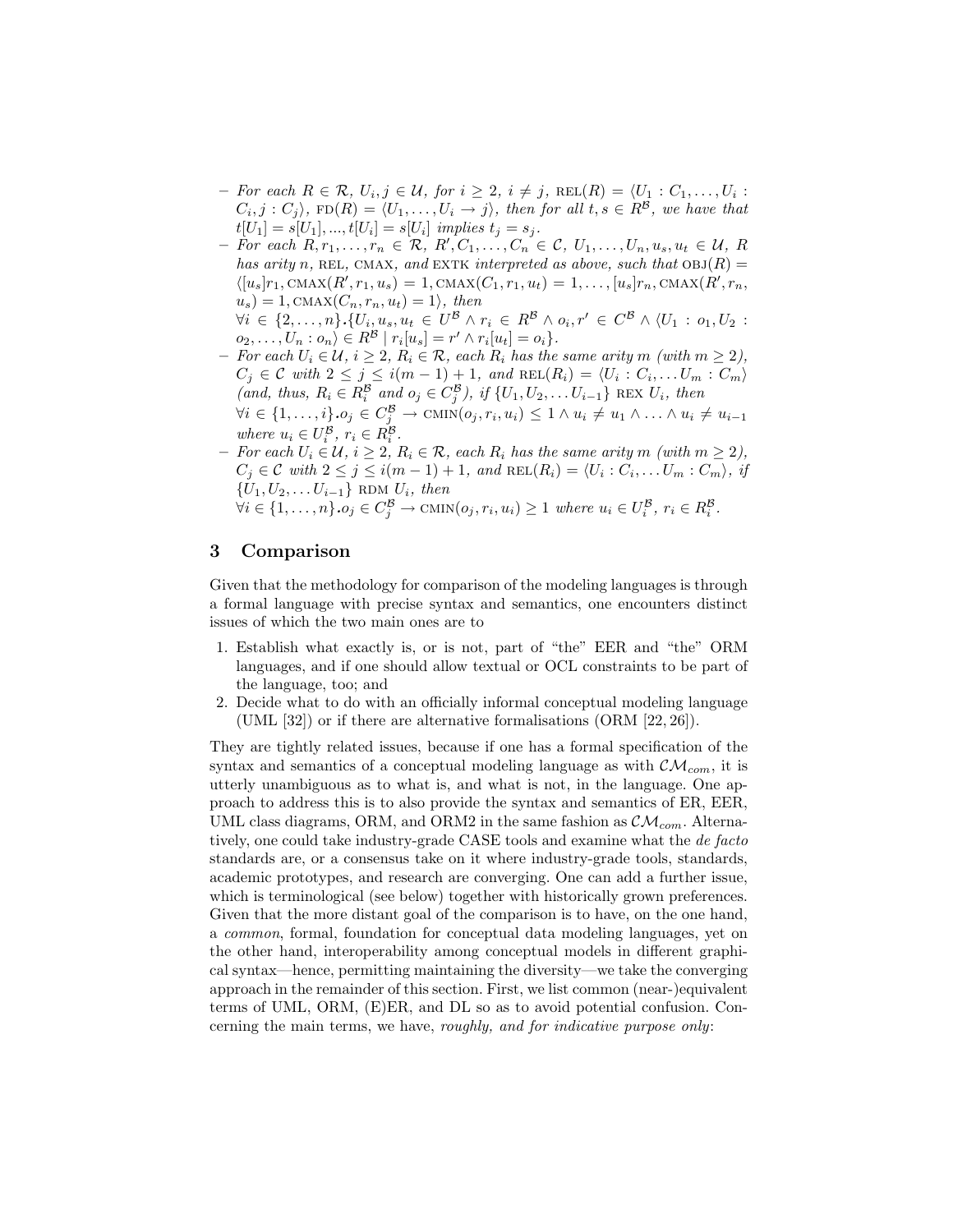- Class, object type, entity type, concept;
- Association, fact type, relationship, role;
- NA (component of an association), role, NA (component of a relationship), role component;
- Disjoint, disjunctive mandatory / exclusive, disjoint, disjoint;
- Complete, covering / total, covering, complete / covering;
- NA, external uniqueness, weak entity type, identification assertion;
- NA (property of an association), ring constraint, NA, role property;
- Method, derived(-and-stored) fact type, NA, functional dependency.

Second, bearing in mind the above considerations, a graphical rendering of the relations between the relevant languages is depicted in Fig.2, which concerns the language constructs they have; that is, the higher up in the figure, the more constructs that language has so that a modeler can represent the universe of discourse more precisely in more detail.



Fig. 2. Relations between common conceptual data modeling languages and the  $DLR$ family of Description Logic languages;  $\mathcal{CM}_{com}$  has an equi-satisfiable  $D\mathcal{LR}_{ifd}$  knowledge base. The higher up in the figure, the more constructors available in the language.

### 3.1  $CM_{com}$  compared to ER, EER, UML, ORM, and ORM2

ER and EER. Before comparing ER and EER with other languages, we first have to address "the"  $\delta$ (ER, EER), which asks for definitions of "the" ER and EER. Chen's original proposal for ER does include weak entity types  $[16]$  (EXTK), but this is not propagated to all ER tools, diagrammatic variants, and proposed extensions. In addition, not all notational variants have icons for  $n$ -ary relations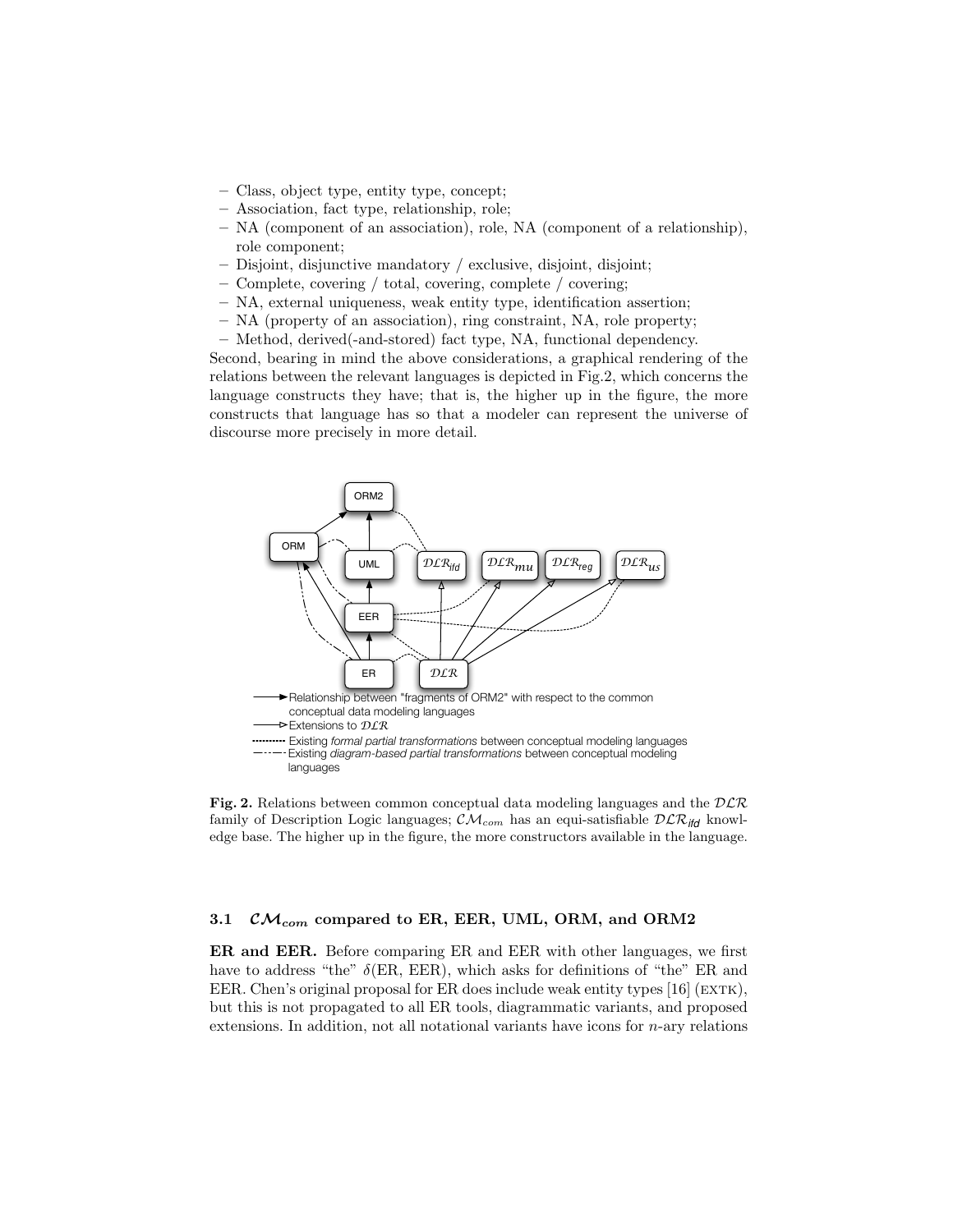when  $n > 2$  and subtyping of entity types (e.g. Barker ER), although IDEF1X [27] does include  $ISAC$  for ER that is generally accepted as new in EER. This seems better structured for EER that certainly contains support for subtyping of entity types (but not of relationships  $[20, 27]$ ), total & exclusive subtyping, full cardinality constraints, and weak entity types. For practicing conceptual modelers it may be superfluous to note, but FD assertions are used for relational schemas [1], not ER and EER conceptual models, and therefore are not included in the definitions below. We make the following two decisions for defining ER and EER in terms of fragments of  $\mathcal{CM}_{com}$ .

### **Definition 3.** ( $\mathcal{CM}_{ER}$ ) A  $\mathcal{CM}_{ER}$  conceptual data model is a tuple

 $\Sigma = (\mathcal{L}, \text{REL}, \text{ATT}, \text{CARD}^-, \text{KEY}, \text{EXTK})$ 

adhering to  $\mathcal{CM}_{com}$  syntax and semantics except that CARD is restricted to any of the values  $\{\geq 0, \leq 1, \geq 1\}$ , denoted in  $\Sigma$  with CARD<sup>-</sup>.

**Definition 4.** (CM<sub>EER</sub>) A CM<sub>EER</sub> conceptual data model is a tuple

 $\Sigma = (\mathcal{L}, \text{REL}, \text{ATT}, \text{CARD}, \text{ISA}_C, \text{DISJ}, \text{Cover}, \text{KEY}, \text{EXTK})$ adhering to  $\mathcal{CM}_{com}$  syntax and semantics.

Thus,  $\mathcal{CM}_{ER} \subset \mathcal{CM}_{com}$  and  $\mathcal{CM}_{EER} \subset \mathcal{CM}_{com}$ . The  $\delta$ (ER, EER) is the difference between  $\mathcal{CM}_{ER}$  and  $\mathcal{CM}_{EER}$ , which is (CARD, ISA<sub>C</sub>, DISJ, COVER), and that of  $\delta$ (EER,  $\mathcal{CM}_{com}$ ) is (ISA<sub>R</sub>, ISA<sub>U</sub>, OBJ, REX, RDM, FD). Recollecting that  $\mathcal{DLR}_{\textit{ifd}}$ is  $DLR$  with identification assertions and functional dependency, and thus that a conceptual data model with equi-satisfiable  $DLR$ -knowledge base is a tuple minus EXTK, FD, and OBJ:

 $\Sigma_{\mathcal{DLR}} = (\mathcal{L}, \text{REL}, \text{ATT}, \text{CARD}, \text{ISA}_C, \text{ISA}_R, \text{ISA}_U, \text{DISJ}, \text{Cover}, \text{KEY}, \text{REX}, \text{RDM})$ then such a  $\mathcal{CM}_{DCR}$  model is neither equivalent to a  $\mathcal{CM}_{ER}$  one nor to a  $\mathcal{CM}_{EER}$ one. Obviously,  $\delta(\text{ER}, \mathcal{CM}_{com})$  is the union of  $\delta(\text{ER}, \text{EER})$  and  $\delta(\text{EER}, \mathcal{CM}_{com})$ .

UML class diagrams. The main problem with assessing UML class diagrams is that UML officially lacks a formal semantics (see OMG's UML specification [32]). Berardi et al. [8] gave a formal semantics to UML class diagrams both in first order predicate logic and description logic ( $\mathcal{DLR}_{\mathit{itd}}$ ). This UML-to- $\mathcal{DLR}_{\mathit{itd}}$ transformation addresses neither UML's OCL fully nor the informally described semantics of UML's composite and shared aggregation constructs that intuitively correspond to proper part-whole and part-whole relations due to presence (absence) of "asymmetric" in the respective descriptions in the UML specification [32]. For both the first order logic and  $\mathcal{DLR}_{\textit{itfd}}$  formalisation of UML's aggregation, the formal semantics of the standard association relation (DL-role) is used; hence, any issues with representing part-whole relations  $(e.g., [21, 31])$  are ignored. This poses no real practical problem, because due—or: thanks—to the lack of formal semantics of the UML specification, one can choose one's own formal semantics for convenience. In addition, most DL languages do not have a primitive for parthood relations anyway (nor have  $\rm{ORM}(2)$  and  $\rm{(E)ER}$ ). All other UML class diagram language constructs have been mapped into DLR*ifd* (see [8] for the mapping and examples). Here is not the place to assess UML's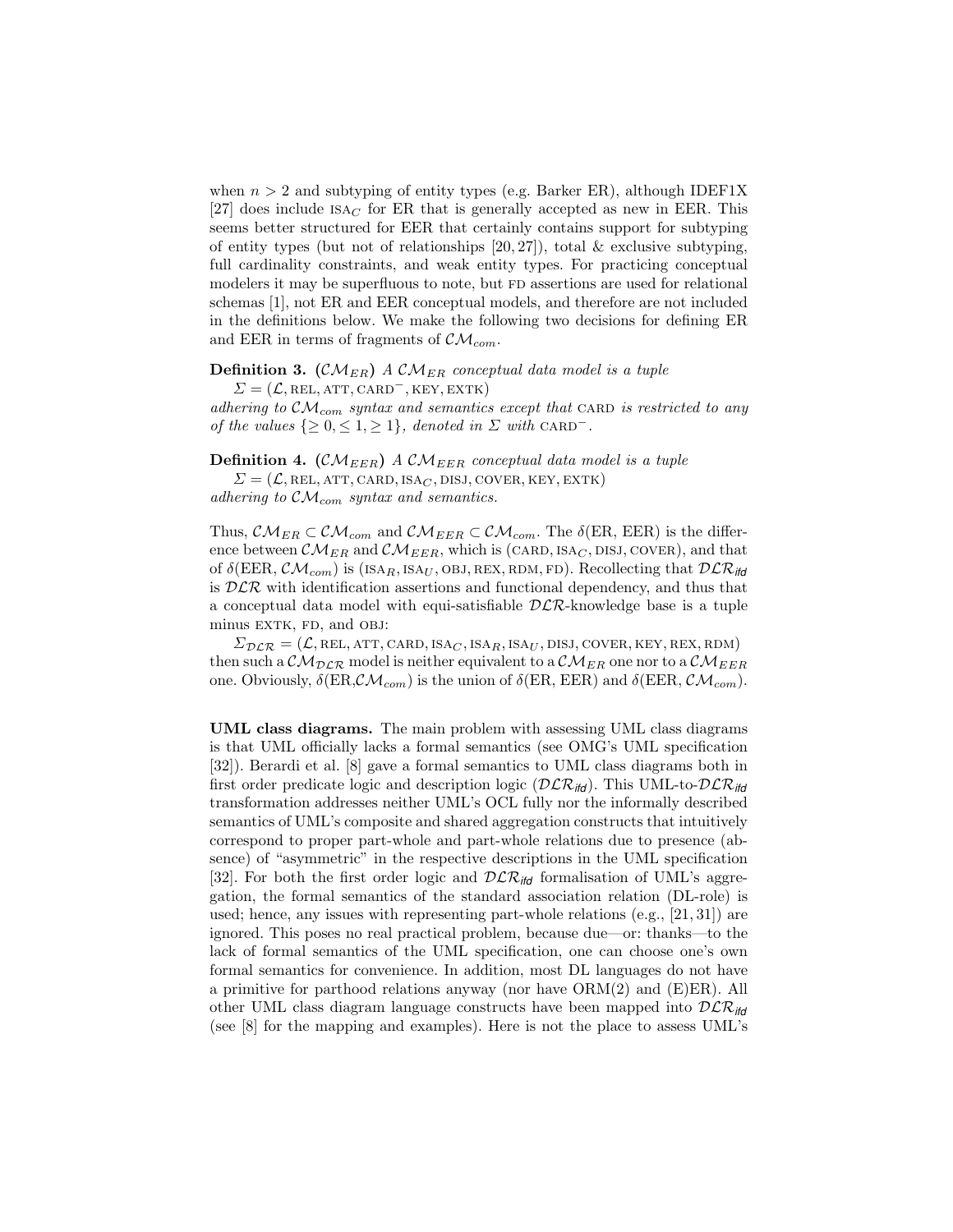intentions with the filled and open diamond shapes for composite and shared aggregation, but we note the elusive "extra" with a pw relation that, at least, can be characterized as PW =  $\langle U_1 : C_1, U_2 : C_2 \rangle$ , hence a binary relation. Further, the formal UML and graphical support in Icom [8, 18] enable full access to components of an UML association, but the UML specification [32] and traditional CASE tools such as RationalRose give only limited access to them in the graphical representation (VP-UML now offers restricted cardinality specification of  $\{<1, 1, >1\}$ , so that one cannot use  $ISA_{II}$ ; therefore,  $ISA_{II}$  is omitted from the definition below (hence, also REX and RDM are absent).

**Definition 5.** (CM<sub>UML</sub>) A CM<sub>UML</sub> conceptual data model is a tuple

 $\Sigma = (\mathcal{L}, \text{REL}, \text{ATT}, \text{CARD}, \text{ISA}_C, \text{ISA}_R, \text{DISJ}, \text{COVER}, \text{KEY}, \text{EXTK}, \text{FD}, \text{OBJ}, \text{PW})$ adhering to  $\mathcal{CM}_{com}$  syntax and semantics, except for the aggregation association PW, with syntax PW =  $\langle U_1 : C_1, U_2 : C_2 \rangle$ , that has no defined semantics.

Thus, given the absence of full access to association ends and the minimal characterization of PW, de facto,  $\mathcal{CM}_{UML} \subset \mathcal{CM}_{com}$  up until a proper, coherent semantics is defined for pw and full access to association ends is supported in either the UML specification or mainstream modeling tools, or both. Either way,  $\mathcal{CM}_{EER} \subset \mathcal{CM}_{UML}$  holds with a  $\delta$  consisting of (ISA<sub>R</sub>, FD, OBJ, PW).

ORM and ORM2. While ORM enjoys the comparative advantage of a having formal characterizations in first order logic [22, 26], variations and additional constructs (primarily ring constraints) have been implemented in tools, such as VisioModeler, and not all extensions in ORM2—exclusive total covering of subtypes, role values, and deontic constraints—have been formalized [25]. Moreover, ORM is already undecidable due to constraints with patterns of the type "constraint x over k ORM-roles" over an n-ary relation,  $n \geq 3$ , and  $k < n$  because they correspond to arbitrary projections (subset over k roles, multi-role frequency, set-equality over k roles, and role exclusion over k roles  $[29, 30]$ . On the flip side, an analysis of 168 ORM diagrams with about 1800 constraints made with LogicBlox software revealed that such constructs are rarely used in practice [33], although it could use further analysis as to why this is so. With respect to ORM2 and  $\mathcal{CM}_{com}$ ,  $\mathcal{CM}_{com}$  is a proper subset, but, given Halpin's formalization [22], this is not the case for ORM. Due to space limitations, we do not repeat Halpin's formalization here, and omit role values<sup>1</sup> and deontic constraints for they are, at the time of writing, preliminary additions to the language or require deontic logic, respectively.

**Definition 6.** A  $\mathcal{CM}_{ORM}$  conceptual data model is a tuple

 $\Sigma = (\mathcal{L}, \text{REL}, \text{ATT}, \text{CARD}, \text{ISA}_C, \text{ISA}_R, \text{ISA}_U, \text{KEY}, \text{EXTK}, \text{FD}, \text{OBJ}, \text{REX}, \text{RDM},$ join, krol, ring<sup>−</sup>)

adhering to  $\mathcal{CM}_{com}$  syntax and semantics, and, in addition, such that:

– join comprises the following constraints: {join-subset, join-equality, joinexclusion} over  $\geq 2$  n-ary relations,  $n \geq 2$ , as defined in [22].

<sup>&</sup>lt;sup>1</sup>  $\forall x, y(x \in \{v_i, ..., v_k\} \rightarrow (R(x, y) \rightarrow C_i(x) \land C_j(y)))$ . A candidate approach for transformation into a  $D\mathcal{LR}_{\mathsf{ifd}}$  representation is proposed in [29].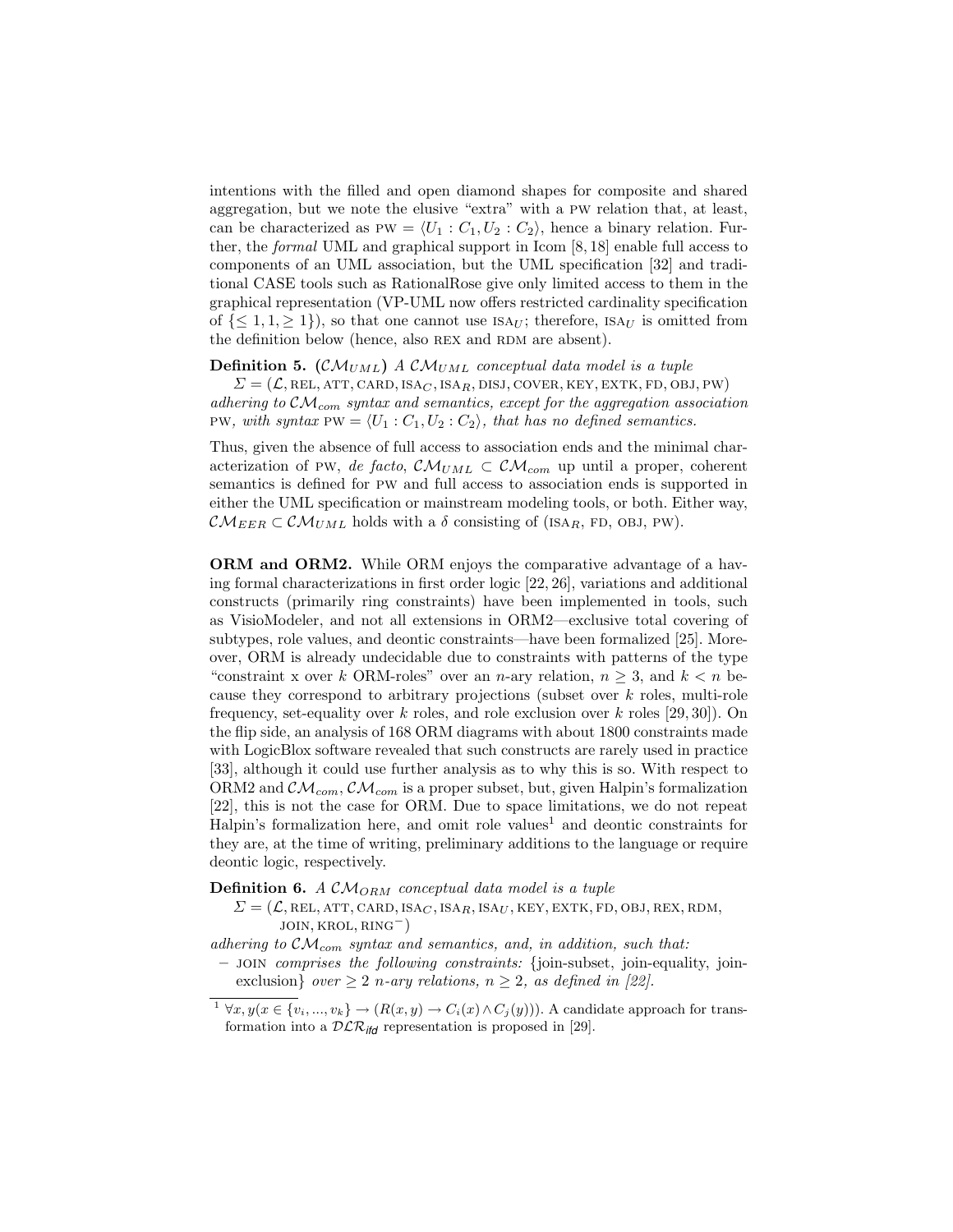- KROL comprises the following constraints: {subset over k roles, multi-role frequency, set-equality over k roles, role exclusion over k roles over an nary relation,  $n \geq 3$ , and  $k < n$ , as defined in [22].
- RING<sup>−</sup> comprises the following constraints: {intransitive, irreflexive, asymmetric}, as defined in [22].

**Definition 7.** A  $CM_{ORM2}$  conceptual data model is a tuple

- $\Sigma = (\mathcal{L}, \text{REL}, \text{ATT}, \text{CARD}, \text{ISA}_C, \text{ISA}_R, \text{ISA}_U, \text{DISJ}, \text{Cover}, \text{KEY}, \text{EXTK}, \text{FD}, \text{OBJ},$ rex, rdm, join, krol, ring)
- adhering to the syntax and semantics as defined for  $\mathcal{CM}_{com}$ , and such that:  $-$  KROL and JOIN are as in Definition 6.
- RING comprises the following constraints: {intransitive, irreflexive, asymmetric, antisymmetric, acyclic, symmetric}, as defined in [22, 23].

Hence  $\mathcal{CM}_{com} \subset \mathcal{CM}_{ORM2}$ . Looking at the gap between the two, RING can be met partially with  $D\mathcal{LR}_u$  and  $D\mathcal{LR}_{\text{req}}$ , but this comes at the cost that then one can neither represent external uniqueness constraints nor non-unary functional dependencies. Adding id and fd to  $\mathcal{DLR}_{\mu}$  looks promising, but proof sketches have yet to be worked out in detail.

#### 3.2 Confronting EER, UML class diagrams and ORM2

With the unambiguous syntax and semantics of  $\mathcal{CM}_{com}$  and the common conceptual modeling languages, comparing the language constructs of ER, EER, UML class diagrams, ORM, and ORM2 has become almost trivial. There are, however, four finer-grained items that merit attention. First, KEY is for *single* attribute keys (ORM2 reference scheme), whereas for a key consisting of multiple attributes (*n*-ary fact type where  $n \geq 3$ ) or weak entity types (external uniqueness), one has to use EXTK. In addition, ORM requires that an internal uniqueness constraint over k roles in an n-ary relation has to span  $\geq n-1$  roles to have an elementary fact type. For instance,

- (i) An entity type and relation as Course(Course Name, Uni Year, Teacher) is valid in ER, EER, UML, and  $\mathcal{CM}_{DCR}$ , but is not permitted in ORM and ORM2 because it is not an elementary fact type;
- (ii) A key constraint as Course(Course Name, Uni Year, Teacher) is valid in ER, EER, ORM, and ORM2, but it is not in the  $DLR$  family except for  $DLR_{\text{ifd}}$ and, hence,  $\mathcal{CM}_{com}$ .

Second, it might come as a surprise that  $\mathcal{CM}_{UML}$  is not a proper fragment  $\mathcal{CM}_{ORM}$ . This is because we took Halpin's formal characterisation [22], thereby missing support for total and exclusive subtypes (this cannot be represented in VisioModeler 3.1 either). Given the underspecified PW, then clearly  $\mathcal{CM}_{UML} \subset$  $\mathcal{CM}_{ORM2}$  holds, where ORM2 also enjoys software support to actually use all additional constructs in NORMA [35]. Third, the difference between conceptual modeling languages with attributes (UML, ER, and EER) and attribute-free languages (ORM and ORM2). This aspect is somewhat hidden with DL languages and  $\mathcal{CM}_{com}$ : while one has ATT and KEY in  $\mathcal{CM}_{com}$ , in fact, in  $\mathcal{DLR}_{\textit{lid}}$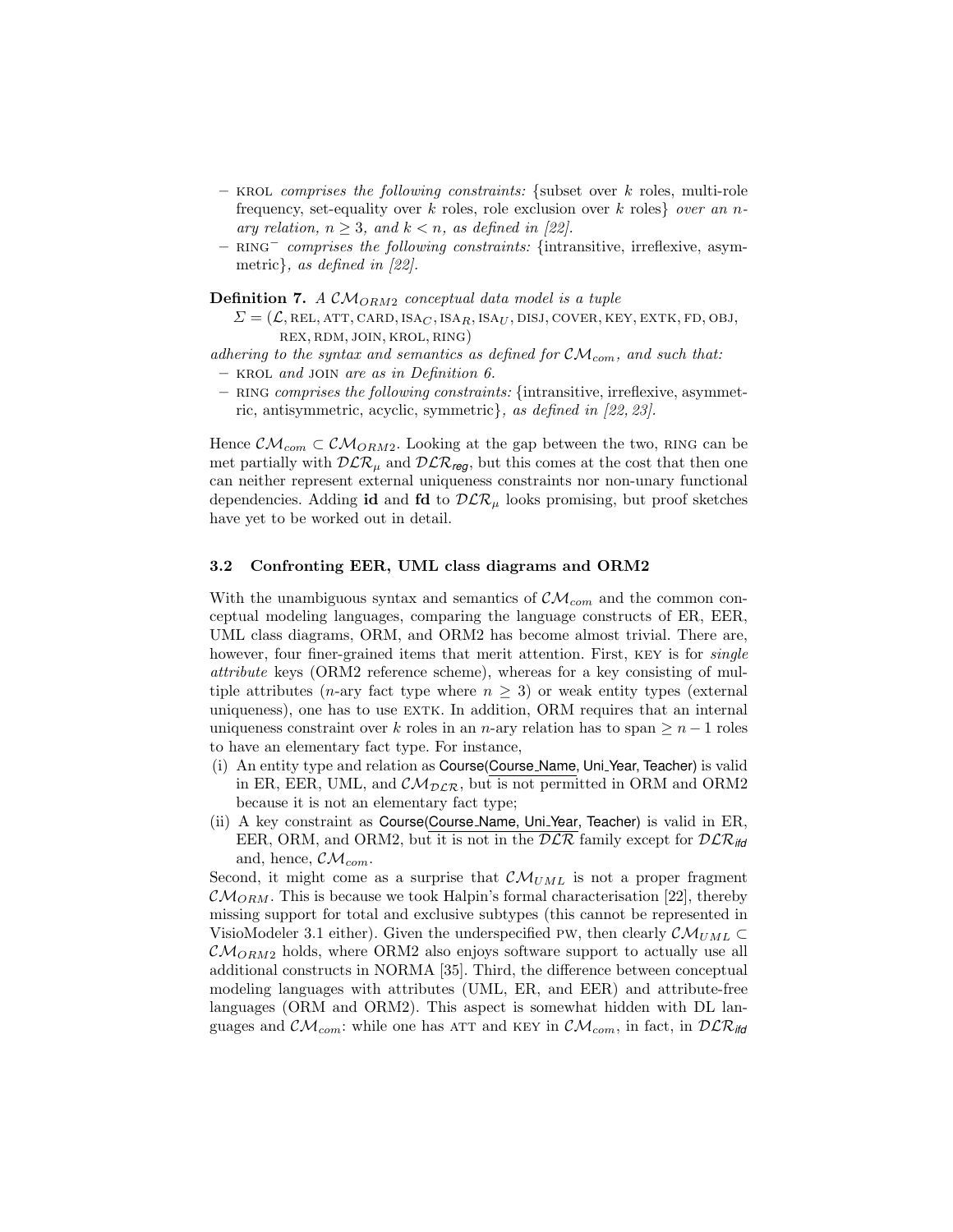it is represented as a binary relation with predefined cardinality constraints (1 or max 1) just like the ORM(2) reference scheme graphical elements are shown in a compact representation but have a binary relation underneath (cf. Fig.1-A with the id for Person). In this way, one thus has it both ways with attributes for the languages that need it and attribute-free for the others. Fourth, there are constraints in  $\mathcal{CM}_{ORM}$  and  $\mathcal{CM}_{ORM2}$  that are not covered in full by  $\mathcal{CM}_{com}$ . In this respect, one may wonder why the comparison has not been carried out with full first order logic to have most of the desired expressivity (deontic constrains require another logic). This route was chosen, because there are advantages to using DL languages, and  $\mathcal{DLR}_{\textit{ifd}}$  in particular. With the plethora of well-studied DL languages and their correspondences with conceptual data modeling languages, one gains a better insight in the properties of these conceptual modelling languages through their (non-)correspondence with the DLs. From the extant mappings it has become immediately clear that UML in  $\mathcal{CM}_{UML}$  is within the decidable fragment of first order logic and, in fact, is in the ExpTime-complete complexity class—because  $D\mathcal{LR}_{\textit{ifd}}$  is [9]. One can choose computationally more appealing subsets in NP or NLogSpace for both UML and (E)ER when one takes certain fragments [2, 28], e.g., without sub-relations, because apparently not all constructs are used always in practice [17, 33]. Regarding  $D\mathcal{LR}_{\text{ifd}}$ , it provides the most expressive common denominator among the languages and thereby provides the, thus far, best trade-off between expressiveness for conceptual data modeling and computation. Although the emphasis is more often on the former for traditional conceptual modeling, computation with conceptual models has the distinct advantage of automated satisfiability and consistency checking with reasoners, such as Racer and Pellet or a special-purpose reasoner [28, 33], before generating a database or other application software (for examples what one gains compared to a validator, consult, e.g., the Icom tutorial page [34]). The usefulness of this is, among others, that any unsatisfiable object types are detected at the conceptual analysis stage instead of finding out in the implementation that some table remains empty or java class never can be instantiated. Moreover, the common formal foundation with  $\mathcal{CM}_{com}$  offers an "interchange" to simplify the linking and integration of conceptual data models made in different conceptual data modeling languages<sup>2</sup>. Also, each modeler could, in principle, continue using her preferred conceptual modeling language, yet have diagrams that are fully compatible with the other conceptual modeling languages, as well as automated precise translations. Pushing this even further, having taken a formal approach to comparison of the languages cf. a how-to procedure, CASE tool developers can choose any variation of the diagrammatical rendering of the  $\mathcal{CM}_{com}$  syntax and still avail of the transferrable results presented here.

Thus, the comparison updates [15] with the latest research into the  $DLR$ family and by availing of DL languages, the here defined  $\mathcal{CM}_{com}$  augments the current informal mapping in e.g. [23] and thereby moves closer to online

 $2$  Icom [18, 19] already supports specification of and reasoning over inter-model assertions for UML class diagrams, and the interface is being extended to also support EER and ORM graphical elements.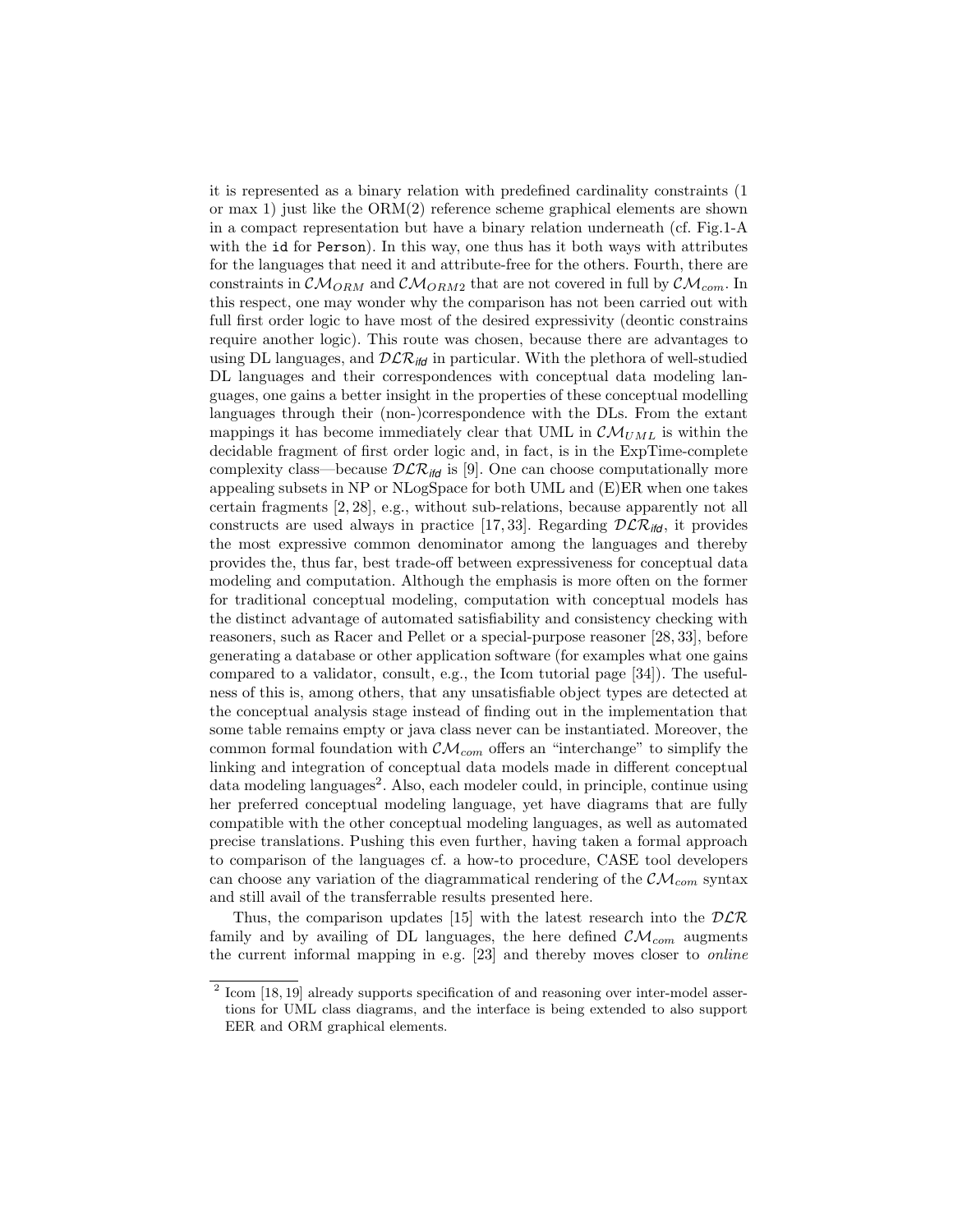interoperability between ORM/ORM2, UML, and EER through a formal correspondence between the conceptual modelling languages with the  $D\mathcal{LR}$  family as unifying paradigm at the junction.

## 4 Conclusions

The main commonly used conceptual data modelling languages—ER, EER, UML class diagrams, ORM, and ORM2—were compared on their language constructs through the formally defined  $\mathcal{CM}_{com}$  conceptual modeling language as greatest common denominator that also has an equi-satisfiable  $D\mathcal{LR}_{\mathit{lid}}$  knowledge base. Concerning available constructors in the modeling languages, it was argued that UML, ER, EER, and ORM, are proper fragments of ORM2. The results obtained with  $\mathcal{CM}_{com}$  simplifies interoperability of conceptual data models modeled in different graphical languages.

We are currently looking into usage of  $DLR_{US}$  [3] to further explore feasibility of temporal extensions for languages other than temporal EER ( $\mathcal{ER}_{VT}$ ) and, e.g., for use with dynamic rules [7] and life cycle semantics of part-whole relations [5], and to examine if a " $\mathcal{DLR}_{\mu i\mathbf{fd}}$ " remains within the decidable fragment of first order logic to address ORM's ring constraints.

## References

- 1. Abiteboul, S., Hull, R., Vianu, V. Foundations of databases. Addison Wesley, USA. 1995.
- 2. Artale, A., Calvanese, D., Kontchakov, R., Ryzhikov, V., Zakharyaschev, M. Reasoning over Extended ER Models. Proc. of ER'07, Springer LNCS 4801, 277-292.
- 3. Artale, A., Parent, C., Spaccapietra, S. Evolving objects in temporal information systems. Annals of Mathematics and Artificial Intelligence, 2007, 50(1-2), 5-38.
- 4. Artale, A., Franconi, E., Wolter, F., Zakharyaschev, M. A temporal description logic for reasoning about conceptual schemas and queries. In: Proc. of JELIA '02, S. Flesca, S. Greco, N. Leone, G. Ianni (Eds.), Springer, 2002, LNAI 2424, 98-110.
- 5. Artale, A., Keet, C.M. Essential and mandatory part-whole relations in conceptual data models. Proc of DL'08. 13-16 May 2008, Dresden, Germany. (in print).
- 6. Baader, F. Calvanese, D., McGuinness, D.L., Nardi, D., Patel-Schneider, P.F. (eds). Description Logics Handbook, Cambridge University Press, 2003.
- 7. Balsters, H., Carver, A., Halpin, T., Morgan, T. Modeling dynamic rules in ORM. Proc. of ORM 2006. Springer LNCS 4278, 2006, 1201-1210.
- 8. Berardi, D., Calvanese, D., De Giacomo, G. Reasoning on UML class diagrams. Artificial Intelligence, 2005, 168(1-2):70-118.
- 9. Calvanese, D., De Giacomo, G. Expressive description logics. In: The Description Logic Handbook, Baader, F., Calvanese, D., McGuinness, D., Nardi, D., Patel-Schneider, P. (Eds). Cambridge University Press, 2003. 178-218.
- 10. Calvanese, D., De Giacomo, G., Lenzerini, M. Identification constraints and functional dependencies in Description Logics. In Proc. of IJCAI 2001, 2001, 155-160.
- 11. Calvanese, D., De Giacomo, G., Lenzerini, M. Reasoning in expressive description logics with fixpoints based on automata on infinite trees. In Proc. of IJCAI 1999, 84-89.